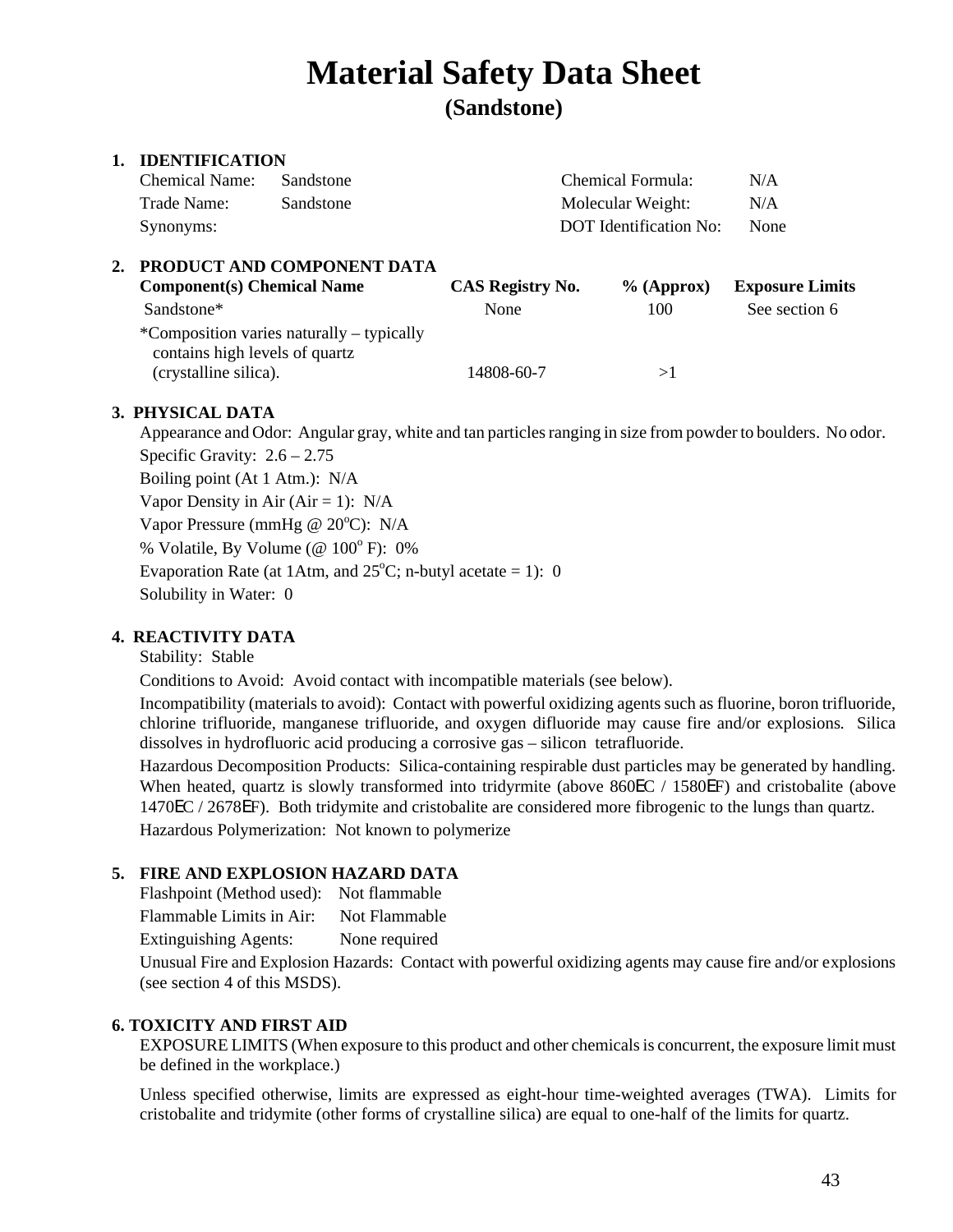ABBREVIATIONS: TLV® = threshold limit value of the American Conference of Governmental Industrial Hygienists (ACGIH); MSHA PEL = permissible exposure limit of the Mine Safety and Health Administration (MSHA); OSHA PEL = permissible exposure limit of the Occupational Safety and Health Administration (OSHA); mg/m<sup>3</sup> = milligrams of substance per cubic meter of air.

Other Particulates: 2001 ACGIH TLV $\mathcal{D} = 10$ mg/m<sup>3</sup> (inhalable/total particulate, not otherwise specified), 2001 ACGIH TLV $\mathbb{D} = 3$ mg/m<sup>3</sup> (respirable particulate, not otherwise specified); OSHA PEL = 15mg/m<sup>3</sup> (total particulate, not otherwise regulated), OSHA PEL =  $5mg/m<sup>3</sup>$  (respirable particulate, not otherwise regulated). Respirable Crystalline Silica (SiO<sub>2</sub> quartz): ACGIH TLV® =  $0.05$ mg/m<sup>3</sup>; MSHA and OSHA PEL  $= 10$ mg/m<sup>3</sup> ÷ (%SiO<sub>2</sub> + 2), for respirable dust containing crystalline silica.

Total dust, respirable and nonrespirable: 1973 ACGIH TLV $\mathcal{R} = 30$ mg/m<sup>3</sup> ÷ (%quartz + 3).

Total Dust: MSHA PEL =  $10mg/m^3$ , for nuisance particulates listed in Appendix E of the 1973 ACGIH TLV<sup>®</sup> booklet. {Appendix E includes: alundum (Al<sub>2</sub>O<sub>3</sub>); calcium carbonate; cellulose (paper fiber); portland cement; corundum  $(A_1O_3)$ ; emery; glass [fibrous  $(\leq 5.7 \mu m)$  in diameter) or dust]; glycerin mist; graphite (synthetic); gypsum; vegetable oil mists (except castor, cashew nut, or similar irritant oils); kaolin; limestone; magnesite; marble; pentaerythritol; plaster of Paris; rouge; silicon carbide; starch; sucrose; tin oxide; and titanium dioxide.}

Per ACGIH, adverse effects are not likely to occur in the workplace provided exposure levels do not exceed the appropriate TLVs/PELs. However, because of the wide variation in individual susceptibility, lower exposure limits may be appropriate for some individuals including persons with pre-existing medical conditions such as those described below.

**Medical Conditions Aggravated by Exposure:** Inhaling respirable dust and/or crystalline silica may aggravate existing respiratory system disease(s) and/or dysfunctions. Exposure to dust may aggravate existing skin and/or eye conditions.

## **Primary Route(s) of Exposure**

X Inhalation Skin Ingestion

# **Acute Toxicity**

EYE CONTACT: Direct contact with dust may cause irritation by mechanical abrasion.

SKIN CONTACT: Direct contact may cause irritation by mechanical abrasion.

SKIN ABSORPTION: Not expected to be a significant exposure route.

INGESTION: Expected to be practically non-toxic. Ingestion of large amounts may cause gastrointestinal irritation and blockage.

INHALATION: Dusts may irritate the nose, throat, and respiratory tract by mechanical abrasion. Coughing, sneezing, and shortness of breath may occur following exposures in excess of appropriate exposure limits.

Use of sandstone for construction purposes is not believed to cause additional acute toxic effects. However, repeated overexposures to very high levels of respirable crystalline silica (quartz, cristobalite, tridymite) for periods as short as six months have caused acute silicosis. Acute silicosis is a rapidly progressive, incurable lung disease that is typically fatal. Symptoms include (but are not limited to): shortness of breath, cough, fever, weight loss, and chest pain.

# **First Aid**

EYES: Immediately flush eye(s) with plenty of clean water for at least 15 minutes, while holding the eyelid(s) open. Occasionally lift the eyelid(s) to ensure thorough rinsing. Beyond flushing, do not attempt to remove material from the eye(s). Contact a physician if irritation persists or later develops.

SKIN: Wash with soap and water. Contact a physician if irritation persists or later develops.

INGESTION: If person is conscious, give large quantity of water and induce vomiting; however, never attempt to make an unconscious person drink or vomit. Get immediate medical attention.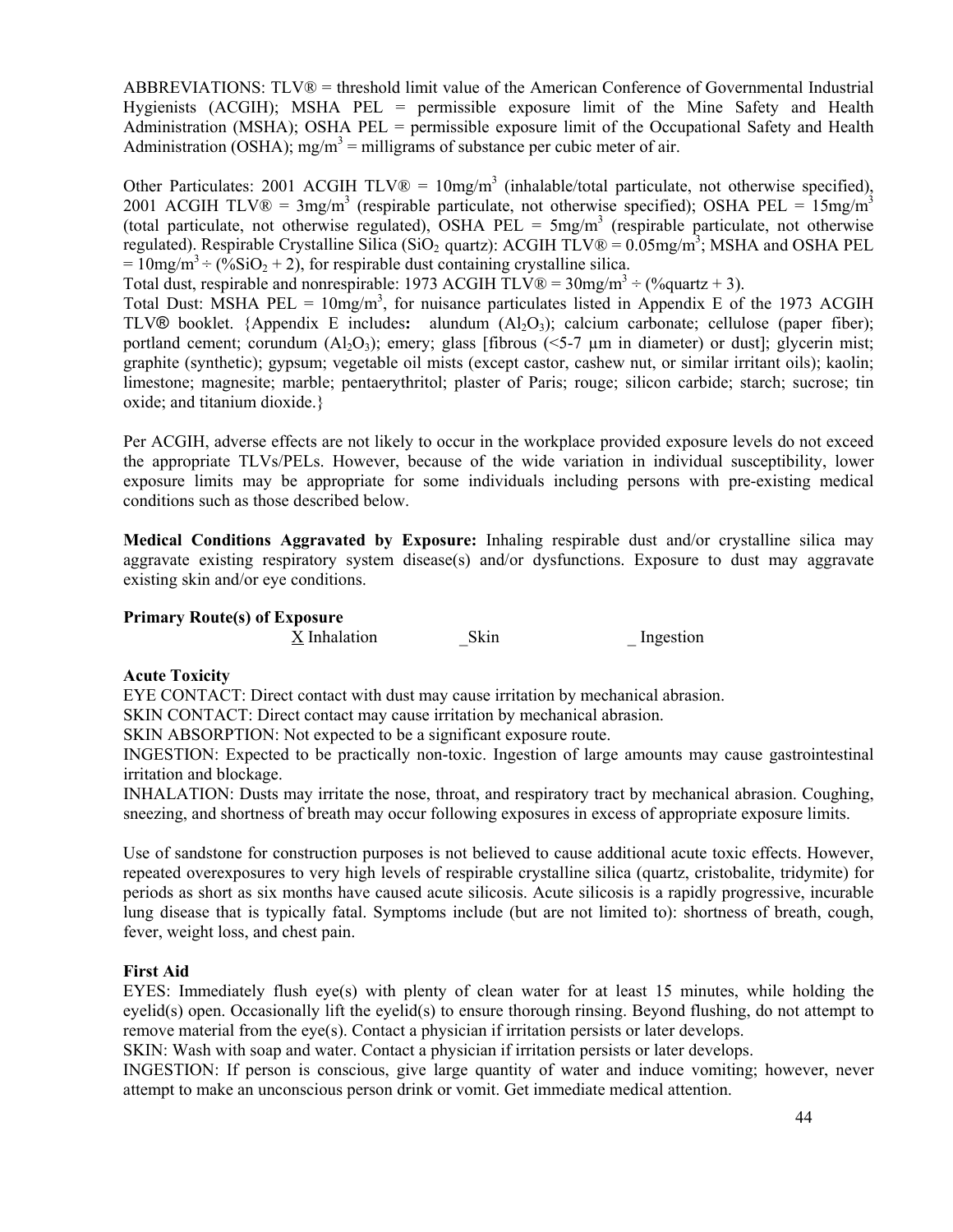INHALATION: Remove to fresh air. Dust in throat and nasal passages should clear spontaneously. Contact a physician if irritation persists or later develops.

For emergencies, contact the state of the state of the state of the state of the state of the state of the state of the state of the state of the state of the state of the state of the state of the state of the state of th

### **Chronic Toxicity**

Prolonged and repeated inhalation of respirable crystalline silica-containing dust in excess of appropriate exposure limits has caused silicosis, a lung disease. Not all individuals with silicosis will exhibit symptoms (signs) of the disease. However, silicosis can be progressive, and symptoms can appear at any time, even years after exposure has ceased. Symptoms of silicosis may include, but are not limited to, the following: shortness of breath; difficulty breathing with or without exertion; coughing; diminished work capacity; diminished chest expansion; reduction of lung volume; right heart enlargement and/or failure. Smoking may increase the risk of developing lung disorders, including emphysema and lung cancer. Persons with silicosis have an increased risk of pulmonary tuberculosis infection. Respirable dust containing newly broken silica particles has been shown to be more hazardous to animals in laboratory tests than respirable dust containing older silica particles of similar size. Respirable silica particles which had aged for sixty days or more showed less lung injury in animals than equal exposures of respirable dust containing newly broken particles of silica.

There are reports in the literature suggesting that excessive crystalline silica exposure may be associated with adverse health effects involving the kidney, scleroderma (thickening of the skin caused by swelling and thickening of fibrous tissue) and other autoimmune disorders. However, this evidence has been obtained primarily from case reports involving individuals working in high exposure situations or those who have already developed silicosis; and therefore, this evidence does not conclusively prove a causal relationship between silica or silicosis and these adverse health effects.

Several studies of persons with silicosis also indicate an increased risk of developing lung cancer, a risk that increases with the duration of exposure. Many of these studies of silicotics do not account for lung cancer confounders, especially smoking. Sandstone is not listed as a carcinogen by the International Agency for Research on Cancer (IARC), the National Toxicology Program (NTP), or the Occupational Safety and Health Administration (OSHA). In October 1996, an IARC Working Group re-assessing crystalline silica, a component of this product, designated crystalline silica as carcinogenic (Group 1). The NTP'S Report on Carcinogens, 9th edition, lists respirable crytalline silica as a "known human carcinogen." In year 2000, the American Conference of Governmental Industrial Hygienists (ACGIH) listed respirable crystalline silica (quartz) as a suspected human carcinogen (A-2). These classifications are based on sufficient evidence of carcinogenicity in certain experimental animals and on selected epidemiological studies of workers exposed to crystalline silica.

## **7. PERSONAL PROTECTION AND CONTROLS**

## **Respiratory Protection**

For respirable quartz levels that exceed or are likely to exceed an 8-hr TWA of 0.1mg/m<sup>3</sup>, a NIOSH approved dust respirator is recommended. For respirable quartz levels that exceed or are likely to exceed an 8-hr TWA of  $0.5$ mg/m<sup>3</sup>, a NIOSH approved HEPA filter respirator is recommended. If respirable quartz levels exceed or are likely to exceed an 8-hr TWA of 5mg/m<sup>3</sup>, a NIOSH approved positive pressure, full face respirator or equivalent is recommended. Respirator use must comply with applicable MSHA or OSHA standards, which include provisions for a user training program, respirator repair and cleaning, respirator fit testing, and other requirements. **Ventilation** 

Local exhaust or general ventilation adequate to maintain exposures below appropriate exposure limits.

#### **Skin Protection**

See "Hygiene" section below.

#### **Eye Protection**

Safety glasses with side shields should be worn as minimum protection. Dust goggles should be worn when excessively (visible) dusty conditions are present or are anticipated.